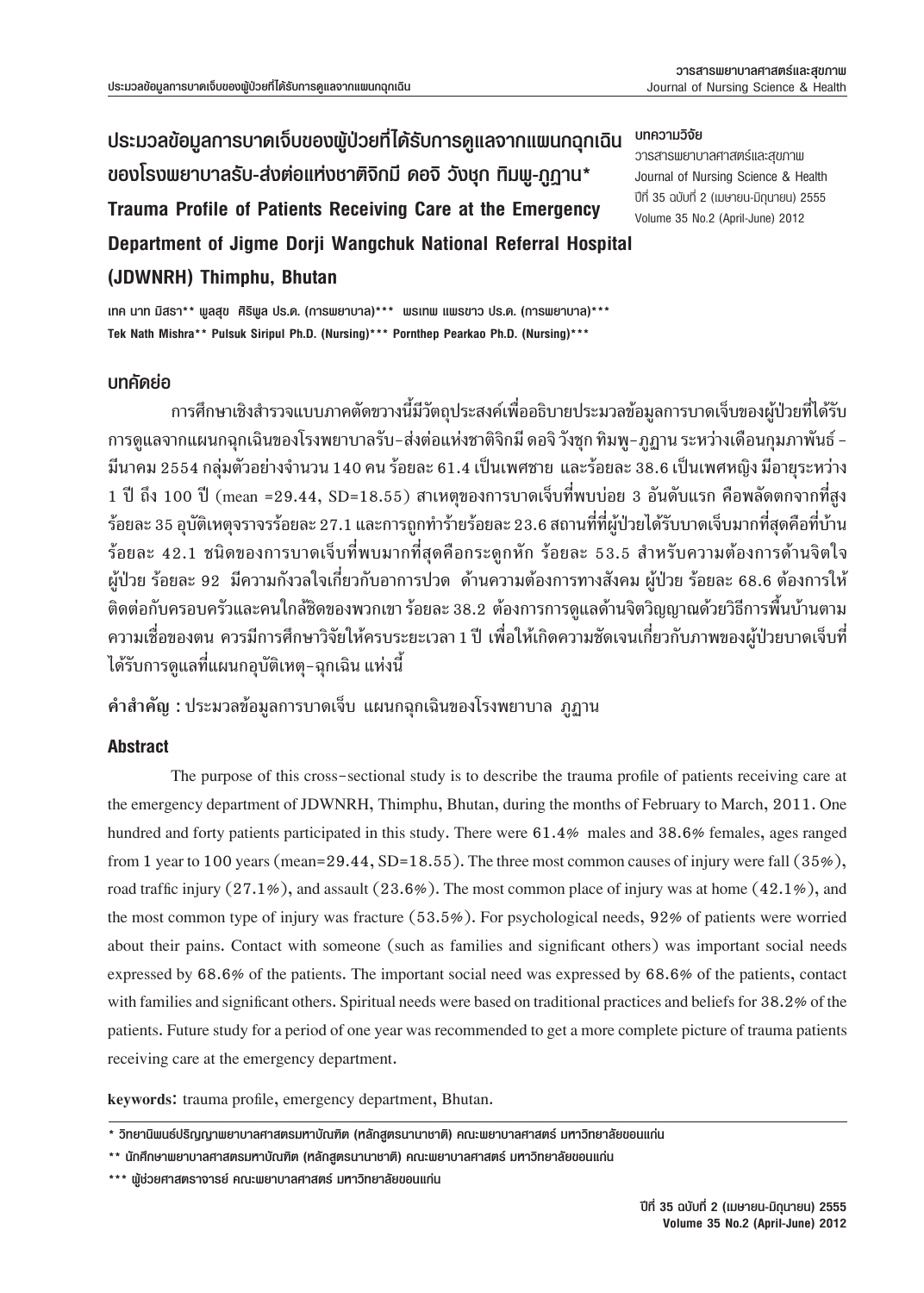#### **Background and significance of the study**

 Trauma is a major cause of premature death and disability worldwide. Trauma and injuries account for a significant portion of the world's burden of disease. Every year 5.8 million people die from injuries and millions more are disabled.<sup>1</sup> It is expected that trauma will be the third leading cause of disease burden in the world by the year  $2020.<sup>2</sup>$ 

 In Bhutan trauma is a growing concern and there was a threefold rise in injuries over a period of nine years from  $2002 - 2009$ .<sup>3,4</sup> Response to this national health problem requires a range of activities from better surveillance to more in-depth research and primary prevention, but most are lacking.

There were no studies conducted on trauma in Bhutan and cannot totally rely or depend on research from other settings as it might not hold true for Bhutan due to its unique geographic location, cultures and beliefs. A good understanding of the patients' characteristics and causes of injuries was found to be necessary in designing for prevention of trauma, nursing care, and fulfilling the patients' needs.

### **Conceptual Framework**

 The conceptual framework of this study was derived from the World Health Organization's definition of health and literature review. A profile of health is a set of data and information regarding health of the person, therefore the trauma profile is composed of physical health, psychological health, social health and spiritual health.

#### **Research design**

This study is an exploratory descriptive crosssectional study, to describe the trauma profile of patients receiving care at Jigme Dorji Wangchuk National Re-

ferral Hospital (JDWNRH) in Thimphu, Bhutan. This type of design could also be used to describe a situation or nature of the phenomenon.<sup>5</sup>

## **Research questions**

1. What are the personal characteristics of trauma patients receiving care at the emergency department?

 2. What are the injury characteristics of trauma patients receiving care at the emergency department?

 3. What are the needs of trauma patients receiving care at the emergency department?

#### **Population and Sample**

The population consists of patients receiving care due to any types of trauma from the emergency department of the National Referral Hospital in Thimphu, Bhutan. The sample included 140 patients recruited for the study.

#### **Inclusion criteria**

 (1) All trauma patients receiving care at Emergency Department at JDWNRH.

 (2) Patients who were willing to participate in the study, and in case of unconscious cases, patients' close relatives who were willing to participate in the study were recruited as well.

#### **Exclusion criteria**

 (1)Patients who were unconscious and had no relative who could provide the patient's information.

 $(2)$  Children without parents or guardian.

 (3) Mentally unstable patients without guardian.

 (4) Minor cases who by-passed the initial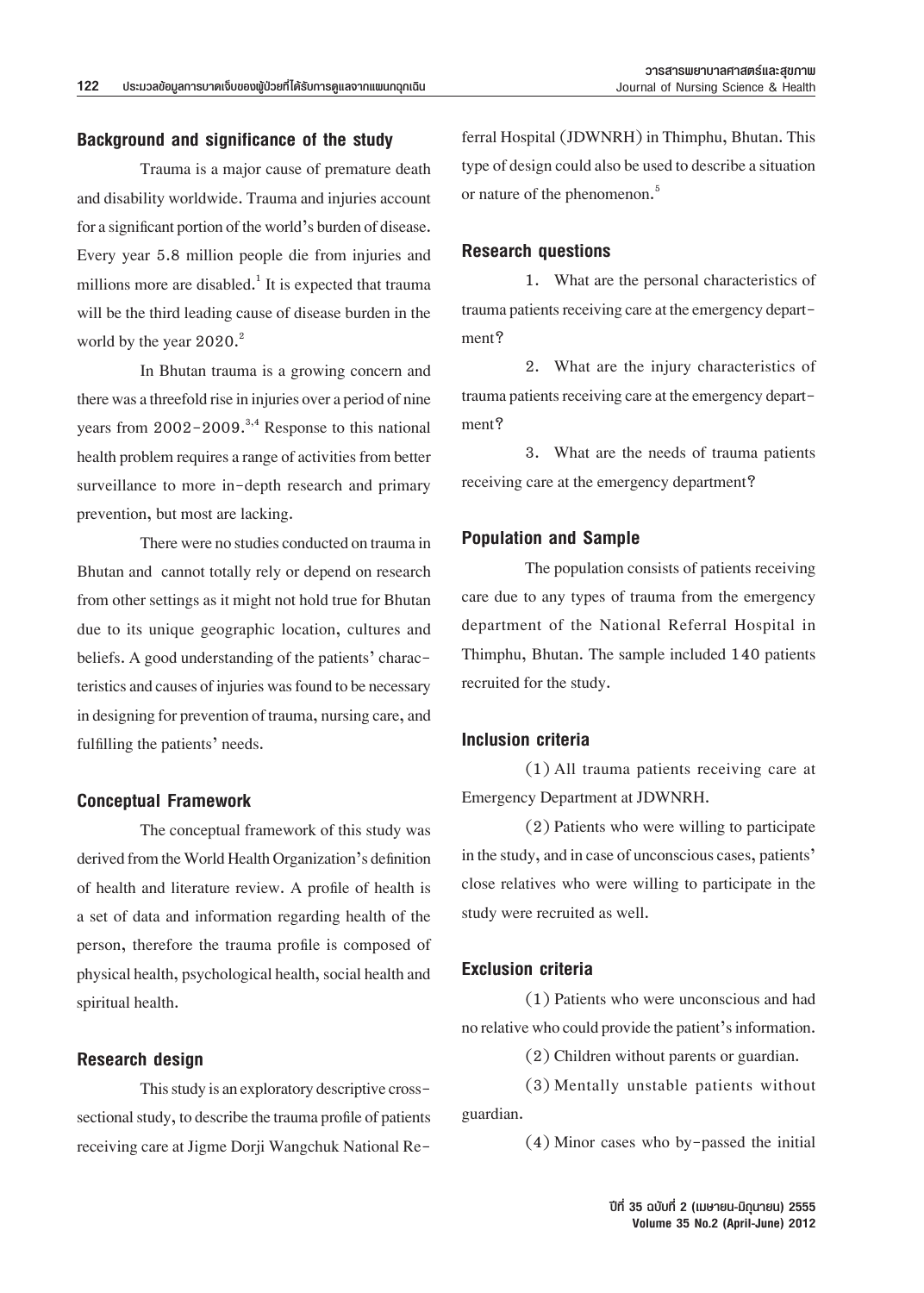assessment or received care and treatment at OPD were not recruited in this study.

#### **Instrumentations**

The instrument developed for data collection was divided into four sections. Section 1 focused on personal characteristics such as age, gender, occupation, education, ethnicity, religion and marital status. Section 2 investigated injury characteristics including date and time of injury, time of arrival at the emergency room, mode of transportation, length of journey, type of injury including its causes, mechanism and intent. A Revised Trauma Score (RTS), composed of Glasgow Coma Score (GCS), systolic blood pressure, and respiratory rate, was used to measure the severity of injury by health care team, with the total score ranged of 0-12. RTS was classified into three levels as: severe (RTS score  $= 0-8$ ; moderate (RTS score  $= 9-11$ ); and mild (RTS score = 12). Pain was measured and classified into four levels according to the Numeric Rating Scale and the FLACC Behavioral Scale. Both instruments had score range from  $0-10$ : a score of 0 indicated no pain; 1-3 was mild pain; 4-6 was moderate pain; and 7-10 was severe pain. Section 3 evaluated treatments and outcomes of care by reviewing patient's records. Section 4 had questions and open-ended questions to measure psychological, social and spiritual needs which had eleven items.

### **Validity**

 The developed instrument was reviewed by five experts for content validity, and a content validity index  $(CVI)$  was 0.89 by using the formula suggested by Waltz, Strickland, Lenz.<sup>6</sup>

#### **Protection of participants**

 Protection of human subjects was given due consideration. Participants were duly respected and protected from possible exploitation and harm. They were given the right to refuse or end the interview at any time. Only those willing participants took part after signing the consent form. Results of this study are presented in numbers and percentages to maintain patient confidentiality.

#### **Data Collection Procedures**

Approval was obtained from the Institutional Review Board of Khon Kaen University and also from the Research Ethical Board of Health in Bhutan. The researcher also obtained permission from the hospital director, nursing superintendent, heads of departments and units in charges to collect data. The purpose of the study, and how the outcome of the study could help to improve nursing services in future, was explained to participants prior to data collection. Data were collected 10-20 minutes after the initial assessment and treatment were provided to the patients. Most of the data for parts I, II, and III was obtained from patients' charts, and any missing or additional items were obtained from the patients or patients relatives. Psychological needs, social needs and spiritual needs were obtained from the patients who were able to be interviewed using open ended questions. In this study infants, toddler and pre-school children were not interviewed due to their developmental capability.

#### **Data analysis**

The Statistical Package of Social Science was used for all descriptive statistics. Frequency, percentage and cross tabulation was applied to describe demographic data, injury data. Mean and standard deviation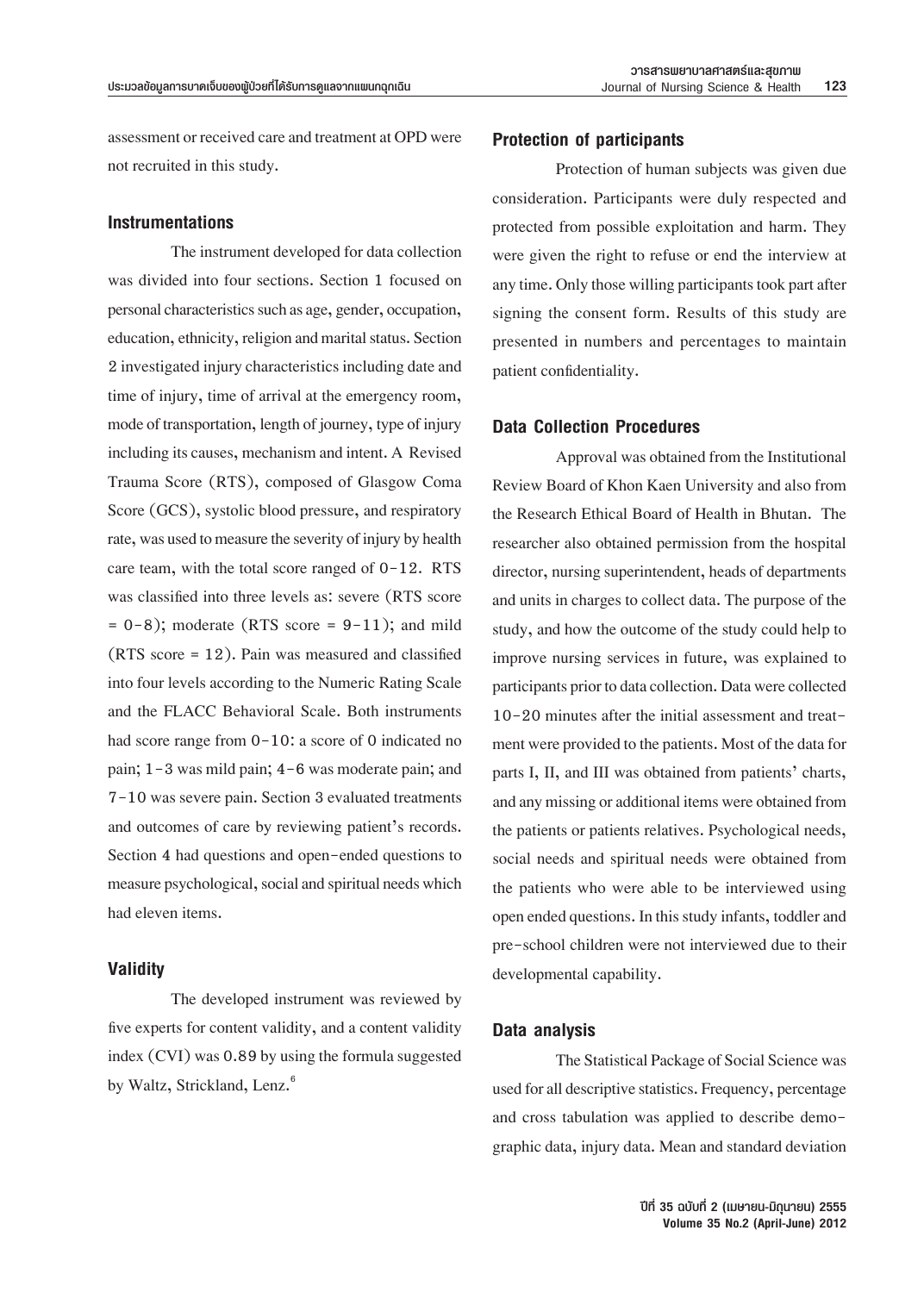were applied to describe age. Content analysis was done for all qualitative data and presented in sentence, words or phrases to answer research questions.

## **Research results**

 Ages of the trauma patients ranged from 1 year to 100 years (mean=29.44, SD=18.556). The sample consisted of males (61.4%) and females (38.6%), and 70.2% of the patient's were under the age of 40 years. Injury rate was higher among students  $(51.5\%)$  followed by non-educated groups  $(35.6\%)$ and others (12.9%). Low income groups comprised 63% of the injured victims. Religious beliefs in the sample population were as follows: 65.7% were Buddhists; 18.6% were Hindus; 15% were Christians; and 0.7% were Muslims. Some amount of alcohol was used by  $32\%$  of the patients.

 The highest number of injuries (42.1%) occurred at home; 26.4% were road traffic injuries; (RTI); 15% occurred at the work place; 9.3% occurred at highways/streets, and 7.1% occurred during recreational activities. The National Referral Hospital received 41.4% of the patients from other hospitals and Basic Health Units, and the reminder (58.6%) came directly from the site of injury, mostly from the nearby capital city. Duration of time taken to reach the hospital ranged from 10 minutes to more than 48 hours. The majority of the patient (37.1%) reached the hospital in a taxi.

 The most common site of injury was upper limb  $(33.6\%)$ , followed by head  $(25\%)$ , lower limb  $(22.1\%)$ , ocular  $(8.6\%)$ , chest  $(6.4\%)$ , genital  $(3.6\%)$ , and abdomen  $(0.7\%)$ . The most common cause of injury (35% of all injuries) was due to fall, followed by road traffic injuries (27.1%), assault  $(23.6\%)$ , burn cases  $(7.1\%)$ , cuts and foreign bodies

 $(5\%)$ , and animal bite  $(2.2\%)$ . Fall injuries included stumbling/slipping  $(40.8\%)$ , fall from a height above 4 meters (30.6%), fall from a height below 4 meters  $(20.4\%)$ , and fall from a tree  $(8.2\%)$ . Assault injuries were classified as domestic violence  $(61\%)$ , assault by gangs  $(21\%)$ , gunshot wound  $(6\%)$ , rape  $(6\%)$ , and stabbing  $(6%)$ .

 Sixty one percent of patients had more than one injury. Fractures were the most common form of injuries (53.5% of the total injuries), of these  $10.7%$ were open fractures, 74.7% were closed fractures, and 14.6% were both closed and open fractures. Bleeding was one of the common signs of injury, observed in 37.9% of the patients. Injury severity was dominant in males, as shown in table 1.

 Pain ranked first (92%) according to the psychological need assessment. with of the patients complaining of some degree of pain was expressed by  $(95.7\%, n=134)$  of the patients. Consultations taken for trauma patients included services of Orthopedics  $(61\%)$ , General Surgery  $(6.5\%)$ , Pediatrics  $(5.1\%)$ , Neurosurgery  $(7.2\%)$ , Gynecology  $(2.1\%)$ , and others (18.1%), including Forensics, Dental, and Ophthalmic. The most common form of diagnostic treatment was  $X$ -ray (55.7%). Out of the sample of 140 patients 68.6% were treated and discharged, 24.3% were admitted to general wards, 5% were admitted to ICU, and 2.1% were reported deaths. Table 2 shows patients classified according to severity of injury, cause of injury, sites of injury, mechanism of injury and outcomes of care.

#### **Patients' needs**

 In this study the physiological needs of the patients were assessed based on patients' personal information and injury information. Needs of the pa-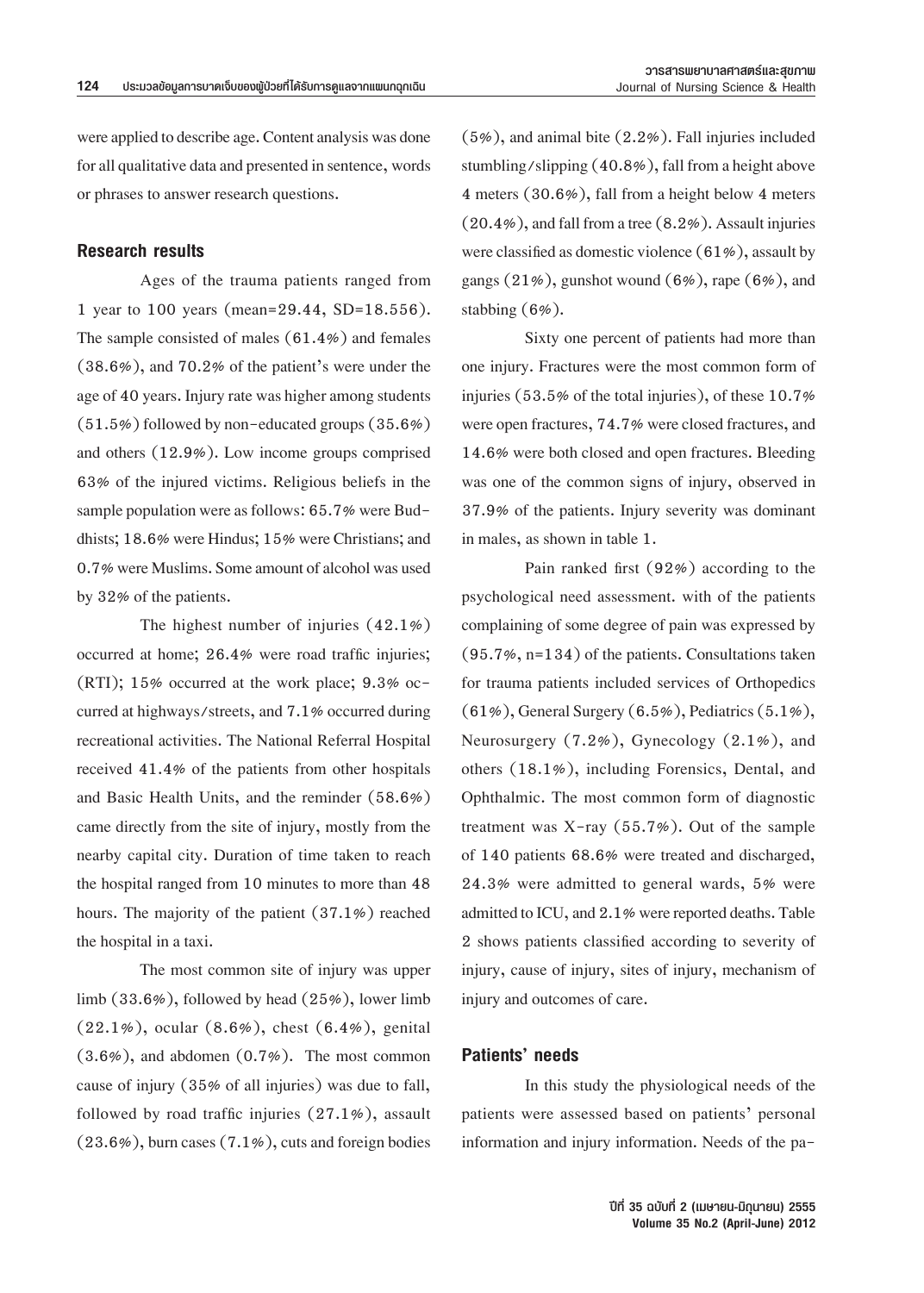tients were based on type and severity of injury, and imp where the patients came from. The psychological, patients social, and spiritual needs were assessed by using open-ended questions. Psychological needs expressed by patients were related to pain, family, children, nature of injury, and severity of injury. Social needs for those patients referred from others health care facilities pract included help and support from families, friends and som relatives during their stay in capital. Contact of families expression and significant others and sharing of information were being

important social needs expressed by 68.6% of the important social needs expressed by 68.6% of the patients.

Spirituality was mainly based on religion and local beliefs. Spiritual needs were based on traditional practices and beliefs for 38.2% of the patient. Understanding patients' beliefs and practices while providing nursing care helped to meet some of the spiritual needs. Some patients  $(34%)$ expressed dietary restrictions were important part of their spiritual beliefs.

```
Table 1: Frequencies and percentage of trauma patients classified by gender and severity of injury (n=140)
```

|        |        | Revised Trauma Score |            |             |             |
|--------|--------|----------------------|------------|-------------|-------------|
|        |        | Severe               | Moderate   | Mild        |             |
|        |        | $(0-8)$              | $(9-11)$   | (12)        |             |
| Gender |        | $n (\%)$             | $n$ (%)    | $n$ (%)     | Total       |
|        | Male   | 3(60.0)              | 10(72.4)   | 73 (60.3)   | 86 (61.4)   |
|        | Female | 2(40.0)              | 4(28.6)    | 48 (39.7)   | 54 (38.6)   |
| Total  |        | 5(100.0)             | 14 (100.0) | 121 (100.0) | 140 (100.0) |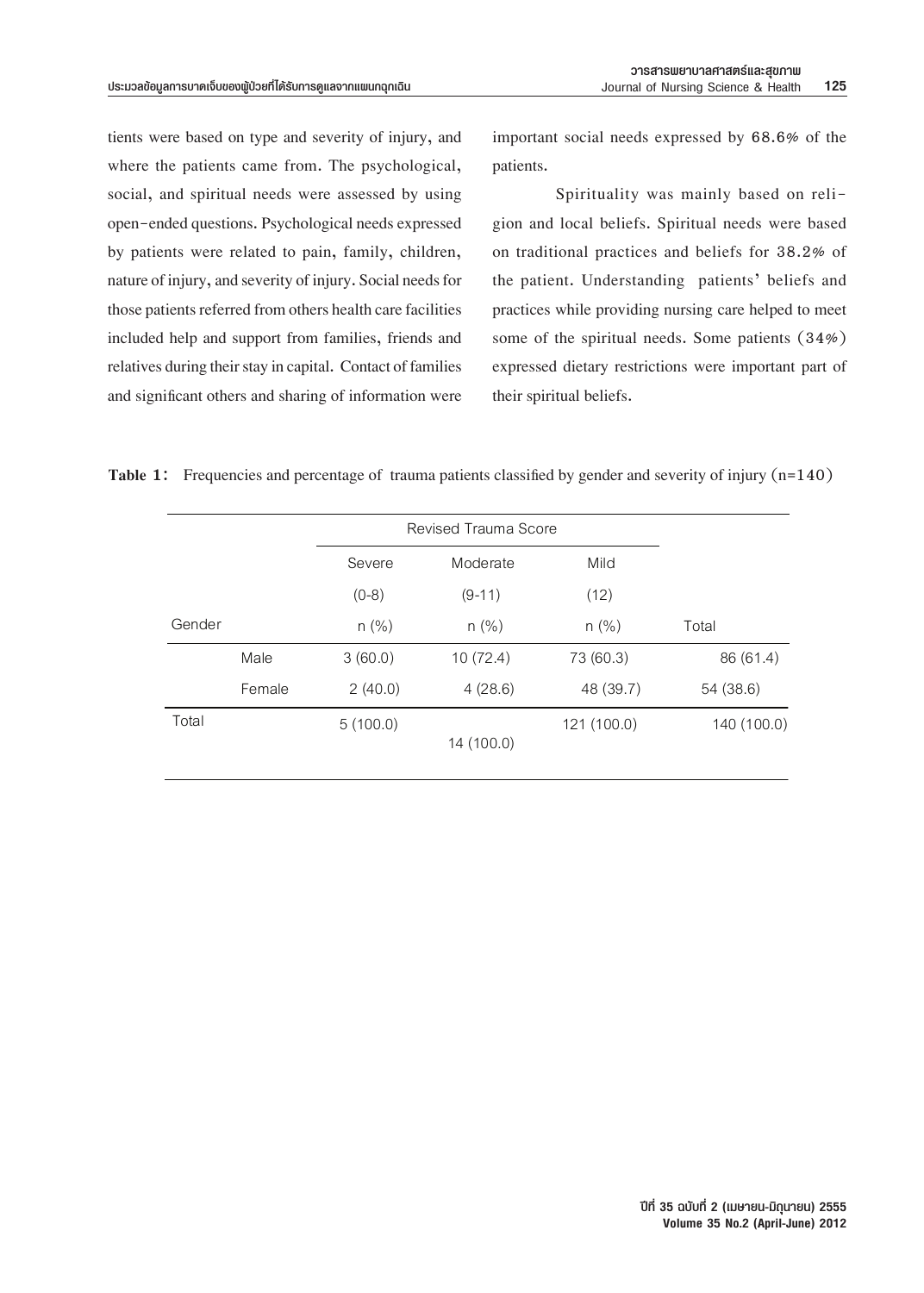7

| Table 2: Frequency and percentage of trauma patients classified by severity of injury, cause of injury, site of |
|-----------------------------------------------------------------------------------------------------------------|
| injury, mechanism of injury and outcome of care $(n=140)$                                                       |

| Severity of injury | Cause of injury     | Site of injury        | Mechanism of injury            | Outcome of care     |
|--------------------|---------------------|-----------------------|--------------------------------|---------------------|
| (RTS)              | $n$ (%)             | $n$ (%)               | $n$ (%)                        | $n$ (%)             |
| $n$ (%)            |                     |                       |                                |                     |
| Severe (0-8)       | $RTI = 4(80.0)$     | Ocular & head $=2$    | Blunt=3 (60.0)                 | Died= $3(60.0)$     |
| $5(3.6\%)$         | Burn=1 (20.0)       | (40.0)                | Blunt &                        | Admitted to ICU     |
|                    |                     | Head= $2(40.0)$       | Penetrating=1 (20.0)           | $=2(40)$            |
|                    |                     | Whole body= $1(20.0)$ | Burns=1 (20.0)                 |                     |
| Moderate (9-11)    | $RTI = 6(43.0)$     |                       | Blunt=10 (71.5)                | Admitted to general |
| 14(10.0)           | Fall=7 (50.0)       | Ocular=1 (7.1)        | <b>Blunt &amp; Penetrating</b> | ward= $9(64.3)$     |
|                    | Burn=1 (7.0)        | Head=8 (57.2)         | $=1$ (7.1)                     | Admitted to ICU=5   |
|                    |                     | Abdomen= $1(7.1)$     | Burns=3 (21.4)                 | (35.7)              |
|                    |                     | Upper $limb=2(14.3)$  |                                |                     |
| Mild               | RTI=28 (23.1)       | Lower limb=2 (14.3)   | Blunt=90 (74.4)                | Treated and         |
| 121 (86.4)         | Animal bite=3 (2.5) | Ocular= $9(7.4)$      | Penetrating= $4(3.3)$          | discharged=96       |
|                    | Assault=33 (27.3)   | Head=2 (19.9)         | Blunt & Penetrating            | (79.3)              |
|                    |                     | Chest= $9(7.4)$       |                                | Admitted to general |
|                    | Fall=42 (34.7)      | Genitalia=5 (4.1)     | $= 21(17.3)$                   | Ward=25 (20.7)      |
|                    | Burn=8 (6.6)        | Upper limb=45 (37.2)  | Burns=6 (5.0)                  |                     |
|                    | Others=7 (5.8)      | Lower Limb=29 (24.0)  |                                |                     |

# **Discussions Discussions**

Injury rate was higher in males than in Injury rate was higher in males than in females, and similar results were found in previous females, and similar results were found in previous research.<sup>7</sup> This is because most females stay at home and take care of family while most men work outside of the home to earn a living for the family. 70.2% of the trauma victims were under the age of 40 years. Trauma is considered the disease of the young, usually between the ages of 15-34 years, and similar results were reported by previous studies.<sup>7,8,9</sup>This study supports the previous findings and is logical since 56% of the total population is under the age of twenty five in Bhutan.<sup>10</sup>

 Incidence of trauma was found to be highest among low education level and non educated groups

as they were unaware of the safety rules and regulations. Health education on injury prevention should focus on patients who are at risks. Similar findings in Thailand (Khon Kaen Province) and in eastern Nepal have been reported where injury rates among laborers, students and farmers topped the list. $8,11$  People at the lower income levels were the most frequent victims of trauma and injuries. World Health Organization reported that 90% of the injury-related deaths occurred in low income countries.<sup>12</sup> People had to take up jobs which were risky such as construction of roads, bridges, hydropower plants, industries, logging, and diggings of tunnels to earn a living and support their families. Poor working conditions and limited access to high quality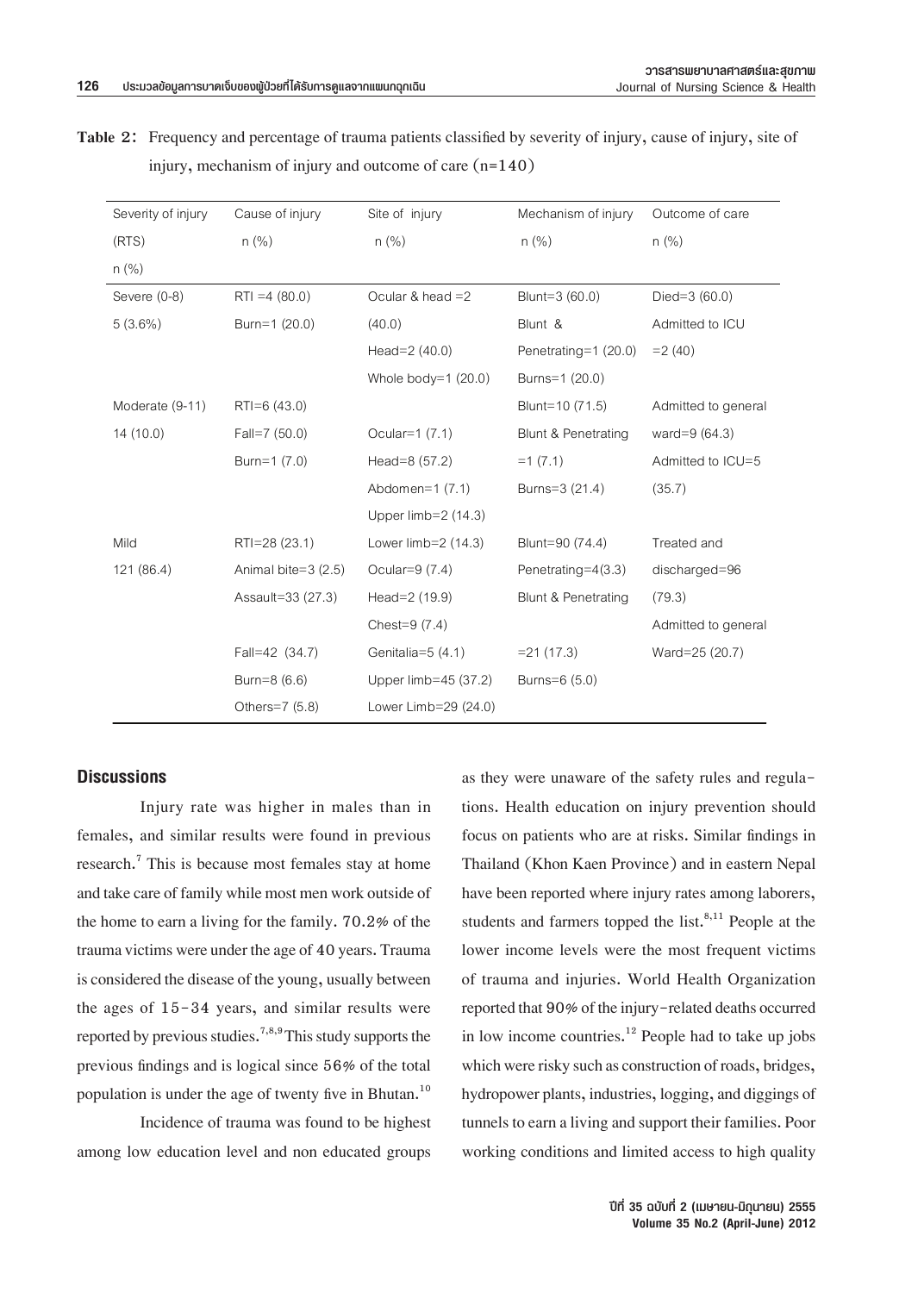health care facilities were some of the factors related to injury and poverty.<sup>12</sup>

 The study found that 32% of the patients had history of drinking alcohol. Road traffic accidents, domestic violence and work place injuries were found related to alcohol in previous study, so trauma was described as a symptom of alcoholism.<sup>13</sup> In Bhutan alcohol is freely available. Moreover people drink alcohol during winter to keep themselves warm. It is a social norm that offering and drinking alcohol occurs during social gatherings and religious functions, and under the intoxication injuries can be anticipated. Laws and regulations need regular review and modification to ensure safety. In addition, prohibition of consumption of alcohol during driving or at public places needs to be enforced.

One study in India, conducted in children and another study with the general population in rural and urban settings in Uganda reported the highest number of injury occurred at home.<sup>14,15</sup> The finding of this study were consistent with the previously mentioned studies where the majority  $(42.2%)$  of the injuries occurred at home followed by road traffic injuries. Injury at home was related to the lack of awareness amongst the people to make the home a safe place to live. In winter the weather is dry and accidents with fire are common as traditional houses are prone to fire. The ground and drains are covered with ice which is equally hazardous. Education on prevention of injuries needs to be focused on finding possible solutions to risk factors at home and at the workplace. Modifying the environment, construction of safer homes and creating a safer work place should be long term goals.

The majority of patients arrived at the hospital in a taxi  $(37.1\%)$  or by ambulance  $(30\%)$ . Use of taxies is largely due to their easy availability nearby at the

time of injury. Taxi drivers therefore should have basic first aid knowledge and skills to handle trauma patients and transfer them safely to hospitals. The time taken to reach the hospital ranged from 10 minutes to more than 48 hours, which is very high compared to previous studies in Thailand, Iran and India.<sup>7,11,14</sup> There are no facilities to airlift the patients. The difficult mountain terrain is another reason for the long duration of time taken to reach the referral center. In some cases patients were first treated by the local healer and when pain and swelling increased they were brought to hospital, which added more time. Sometimes periphery hospitals had to resuscitate and physiologically stabilize patients to prepare to travel by ambulance, requiring up two days before they reached the tertiary care center.

 The most common cause of injury was fall followed by road traffic injury and assault. These results were inconsistent with other studies, where road traffic accidents were the highest causes of injuries in Thailand, Iran, and Uganda.<sup>7,11,15</sup> The most common vehicle causing traffic accidents was car, compared to motorcycles in Thailand.<sup>11</sup> There were only  $5\%$  of cases with motorcycle accidents, and this was possible because of cold weather and the two- wheeler populations in the country is less compared to other vehicles. The strict traffic rules and compulsory use of helmet could be the other reasons. However, the trend of road traffic injuries in Bhutan is on rise due to human errors. People driving without a valid driving license, drunk driving and speeding were the main causes of road traffic accidents.16

The most common site of injury was the limbs 5.7%, and this result is consistent with the findings from New Delhi, India.17. In Bhutan injury of the extremities was highest. This can be due to the geographical location of the country, where fall from a height is common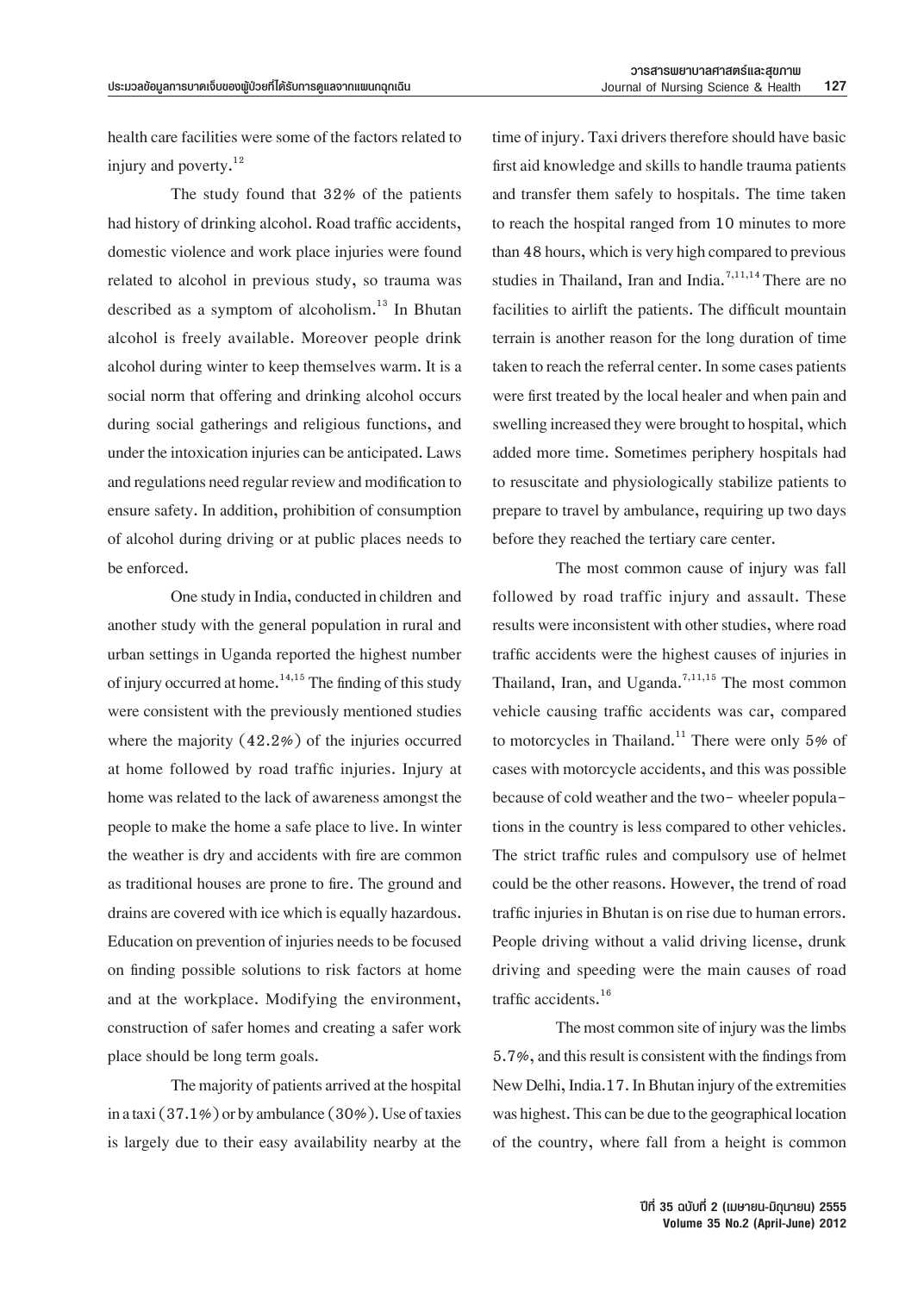and injury results in fractures where limbs are used to support while landing. Injury severity was dominant in males, which was consistent with other studies.<sup>7,8</sup>

 In cases involving a fall or RTI the patients presented with fractures, wounds, lacerations, bruises, and other multiple injuries. In this study 75.7% of the injuries were recorded as unintentional and 24.3% as intentional. Domestic violence is a growing concern and its effects are far-reaching resulting in physical, emotional, mental, social, and spiritual deficits in women and children who experience it. $^{18}$  Domestic violence also impacts families, community, and society as a whole. Repetitive domestic violence, stress and injury adversely affect women's psychological balance and well being, which in turn influences short and long term health.18

### **Patient needs**

 Trauma and injuries occur suddenly and patients' needs are based on type, nature and severity of injury. Trauma is a stressful situation and volumes have been published describing post-traumatic conditions, however psychological care at the onset of trauma is frequently lacking. Such psychological care might have led to preventable post traumatic disorder symptoms. In this study 92% of trauma patients mention that cause of worry were the pain, but staff was more concerned about the hemodynamic stability and respiratory distress and paid less attention to pain control. As observed temperature, pulse rate, respiration and blood pressure were recorded but there was no place to record pain score, and pain assessment tools were not used. It was found that proper and adequate pain management in trauma patients' increases comfort reduces stress and has been shown to reduce morbidity and improve long term health outcomes.<sup>19</sup> Control of pain was the most

important factor observed in trauma patients to meet their psychological needs and to reduce the risk of post-traumatic disorder.

 The most important social need during time of emergency care was sharing of information with relatives and significant others and it was found that patients were more relaxed when they could communicate and share information. Similar findings have been reported in the previous research with ward patients.<sup>20</sup> Concern for patients by nurses has been found to reduce stress on patients as they feel someone is there to help them.<sup>9</sup> It was found that some people needed help but were not sure how to get it, and some even forgot that they were injured and needed to inform their relatives. So it is very important to find out patients' social needs instead of just focusing on physical health.

 The Bhutanese health care system is rooted in its practices and is based on different religions, thoughts, beliefs, traditional healers and traditional medicines, so the spiritual needs were linked with each of these components. It was frequently observed during this study that suffering (trauma and injuries), peoples' beliefs and spirituality are interconnected. *Even the most physical suffering is not strictly physical at all. It doesn't end in physical realm where it began. It soaks into the heart and spreads. Suffering is finally connected to the versatile and permanent self, the sprit. Suffering is a spiritual matter.*<sup>20</sup> This was true in this study: that the spirituality and suffering (trauma and injury) had interconnection, even if it was dormant prior to injury. People realized the importance of spirituality and started relating the happenings with it. Usually the spiritual needs were perceived by injured (trauma) patients as a way to find meaning in the midst of suffering and illness, need to affirm relationships to self, others (relatives, families and friends), God, nature, and the need for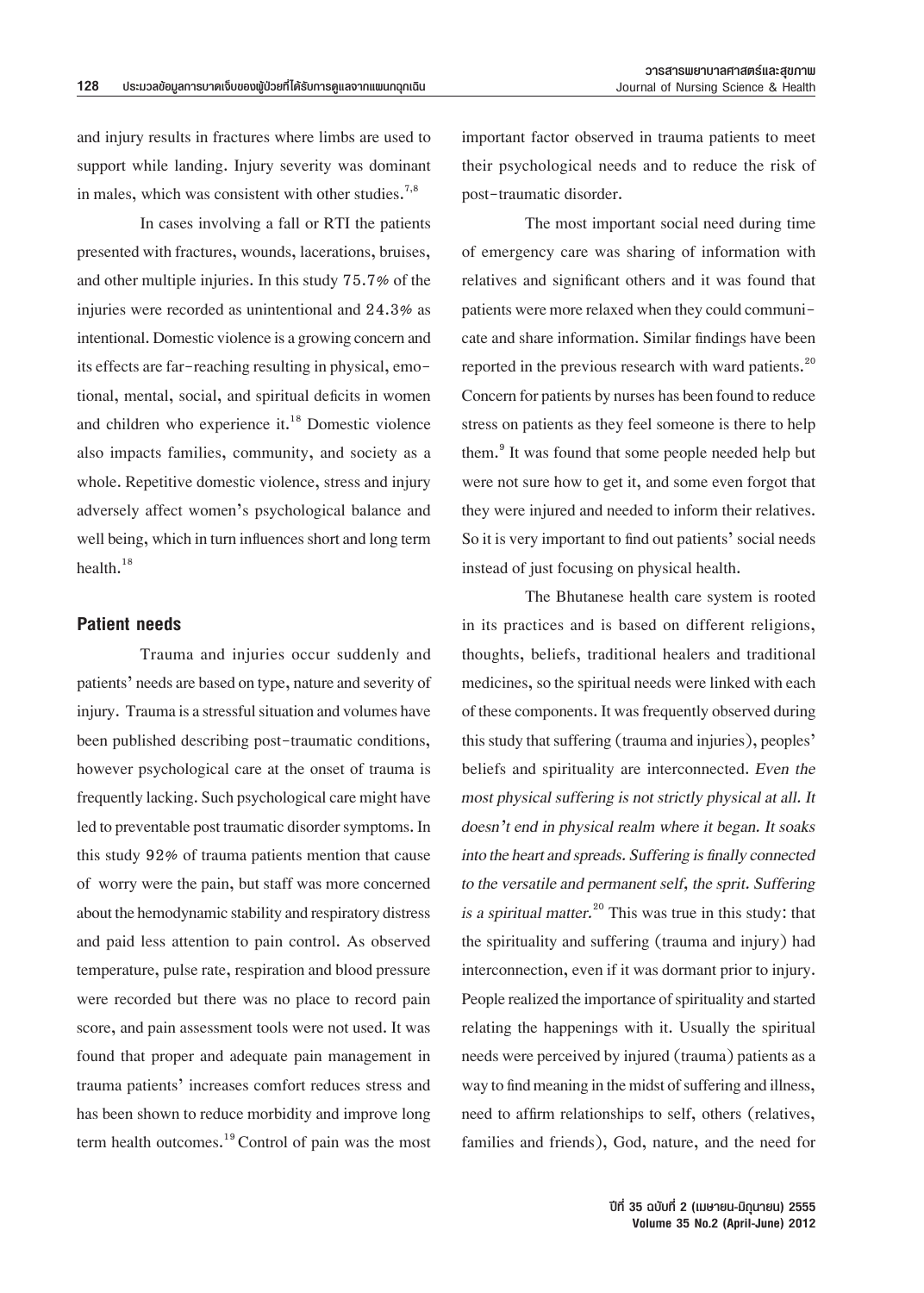the realization of transcendent values such as hope and creativity, compassion, faith, peace, trust, courage and love.<sup>21</sup> Therefore people are more comfortable when their spiritual values are respected and incorporated during treatment.

#### **Implications to nursing practice**

Findings showed that unintentional injuries in Bhutan account for  $(75%)$  of all injuries, and most of them were preventable. Falls were recorded as the most common cause of injury, followed by road traffic injuries. Prevention of falls and RTIs should be addressed though health education of the risk groups. Assault was the third leading cause of injury in this study (as shown in table 2), and  $61\%$  of assaults were related to domestic violence. Nurses who interact with the patients in the health settings are in a position to prevent domestic and teenage violence and to mitigate the long term health consequences of violence that already occurred. Being aware of the problems of domestic violence in the community enables nurses to promote clients' health in sensitive and proactive ways. The most common mode of transportation used by trauma victims to reach the hospital was a taxi  $(37.1\%)$ , as it was the most readily available. Providing basic first aid materials to taxi drivers and training them on first aid management should be looked into to improve care at the site of injury. Assessment of psychological needs, social needs and spiritual needs in children and adolescents requires more time and special techniques to interview and obtain data. In this study only adults and elderly patients provided information on psychological, social and spiritual needs, and response rate was only 36.4%. Public health education awareness campaigns should

be initiated regarding the hazards of injury and on its prevention as 75% of the injury were unintentional and most of them were preventable. Health education should be included in school curricula and awareness spread through mass media and by social workers and health personnel. Modification of environment and infrastructure safety are longer-term investments for sustainable safety. Nurses need to provide the highest quality of nursing care to the trauma patients, but work and practices or knowledge gaps may prevent them from providing care that can reduce adverse events. Assessing the health profile of trauma patients on the wards and hospital is one way to raise awareness in nurses when caring for patients. The nurses in the emergency department need training on assessment of patients' needs.

### **Suggestions**

It is recommended to conduct a similar study for a period of one year in order to capture the true picture of trauma profile in the country. Further studies on different ethnic groups should be done to compare injury prevalence among the groups. All ethnic groups were not represented in this study due to duration of the research period. The psychological, social and spiritual needs of the children and adolescent were not covered in this study, so future research should be conducted to provide holistic care.

### **Acknowledgement**

Researcher is grateful to the Royal Government of Bhutan for funding, Bhutanese patients and all those involved.